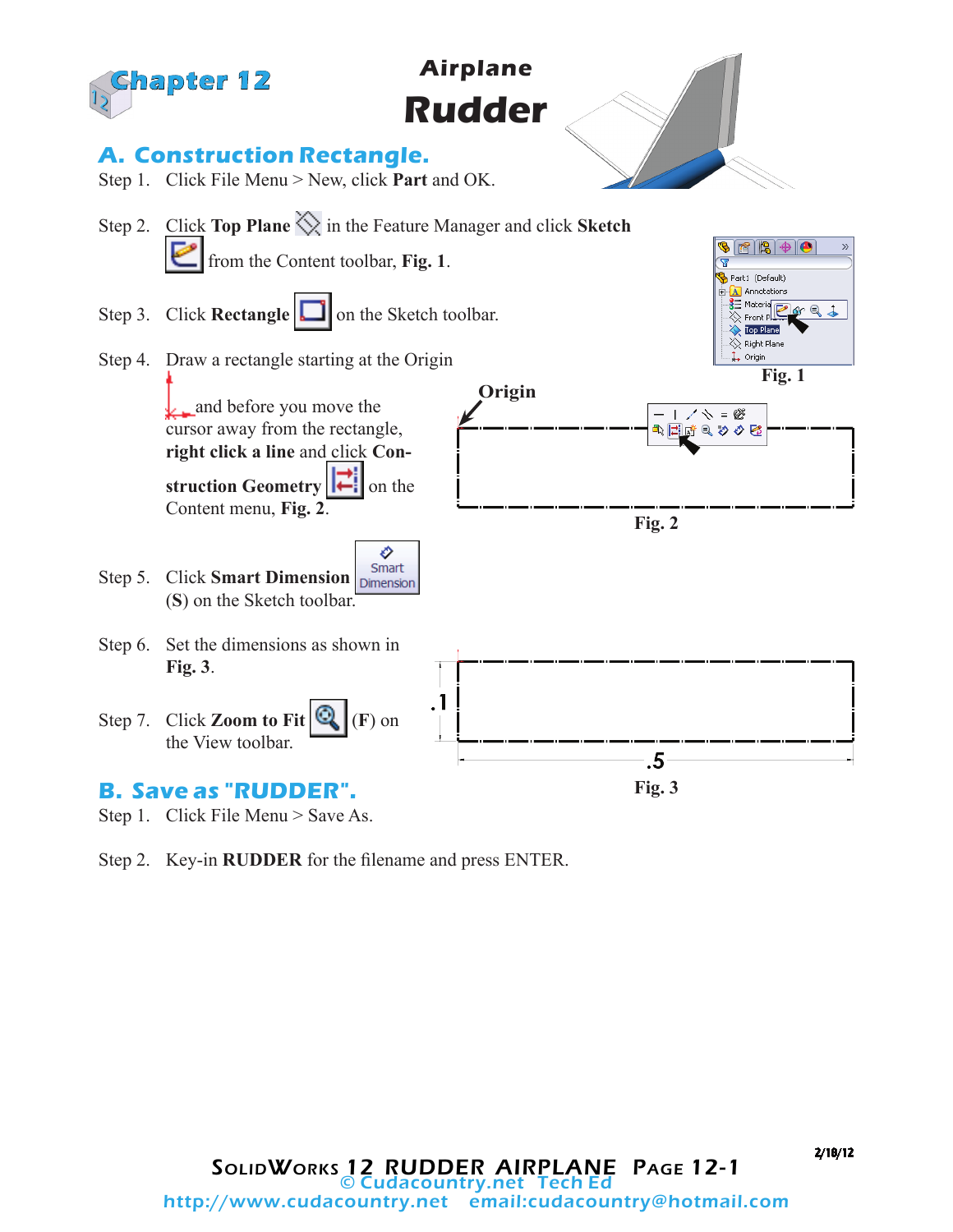## **C. Top View Sketch.**

- Step 1. Click **Line**  $\left| \bigwedge \right|$  (**L**) on the Sketch toolbar.
- Step 2. Draw lines in **Fig. 4**. Draw the bottom end of left side outside the construction rectangle. Snap the lines to midpoint on right side.
- Ò **Smart** Step 3. Click **Smart Dimension** Dimension on the Sketch toolbar.

 $\cdot$ 1

Step 4. Add dimensions as shown in **Fig. 5**. Dimension the angle between left side of construction rectangle and left side line **15 degrees** as shown in **Fig. 5**. **To Smart dimension angle**, click both lines then move the cursor between lines and click. Key-in **15** for the dimension and press ENTER. This is angle of Rudder to V Stab.

**midpoint**  $.5$ **Fig. 4**

**Snap to**



#### **D. Extrude.**



# Step 1. **Right click Material**  $\left| \frac{3}{2} \right|$  in the Feature Manager and click **Edit Material**  $\left| \frac{3}{2} \right|$

- Step 2. **Expand Plastic**s in the material tree and select **PS HI**. Click **Apply** and **Close**.
- Step 3. Save. Use **Ctrl-S**.

#### SolidWorks 12 RUDDER AIRPLANE Page 12-2